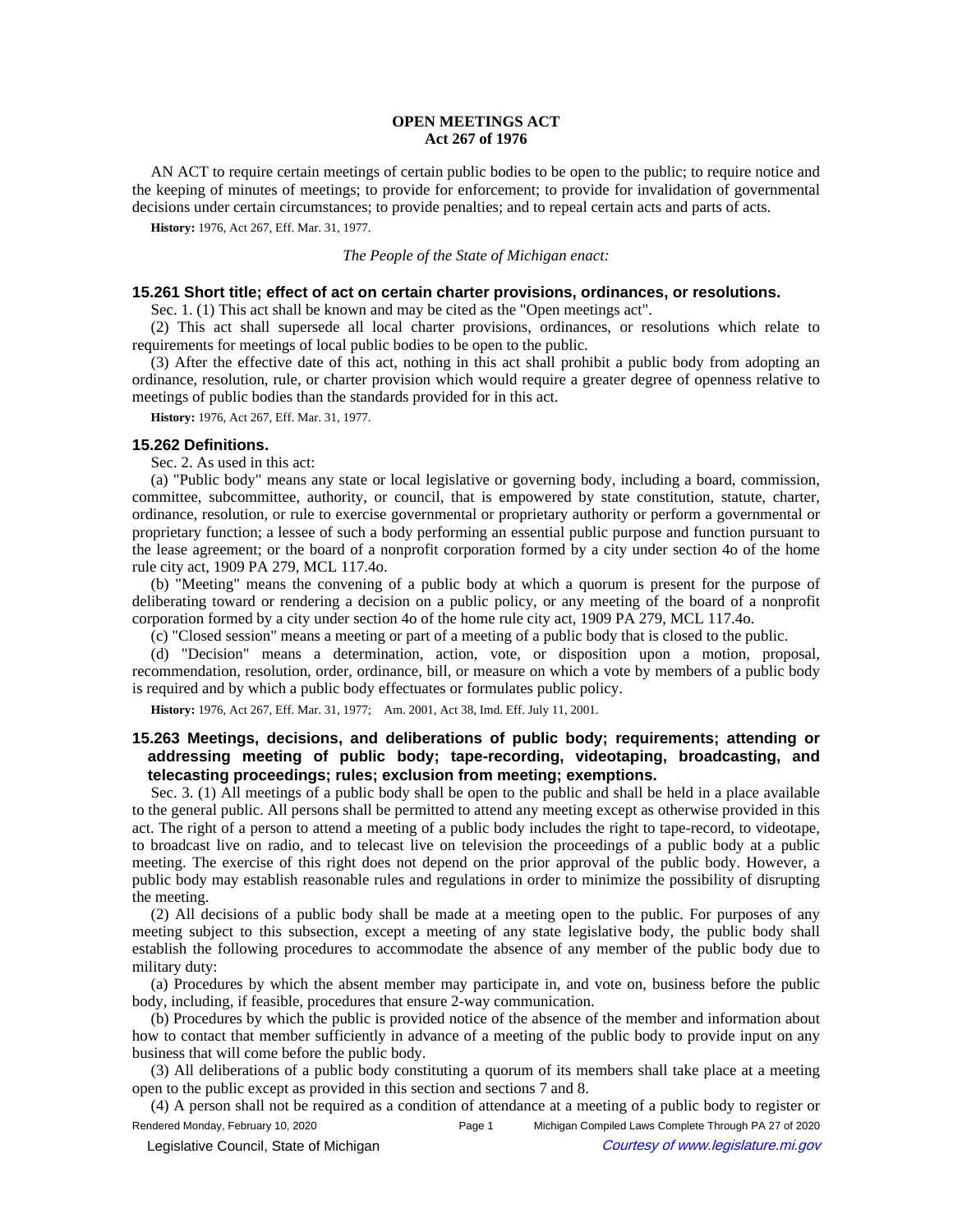otherwise provide his or her name or other information or otherwise to fulfill a condition precedent to attendance.

(5) A person shall be permitted to address a meeting of a public body under rules established and recorded by the public body. The legislature or a house of the legislature may provide by rule that the right to address may be limited to prescribed times at hearings and committee meetings only.

(6) A person shall not be excluded from a meeting otherwise open to the public except for a breach of the peace actually committed at the meeting.

(7) This act does not apply to the following public bodies, but only when deliberating the merits of a case:

(a) The Michigan compensation appellate commission operating as described in either of the following:

(*i*) Section 274 of the worker's disability compensation act of 1969, 1969 PA 317, MCL 418.274.

(*ii*) Section 34 of the Michigan employment security act, 1936 (Ex Sess) PA 1, 421.34.

(b) The state tenure commission created in section 1 of article VII of 1937 (Ex Sess) PA 4, MCL 38.131, when acting as a board of review from the decision of a controlling board.

(c) The employment relations commission or an arbitrator or arbitration panel created or appointed under 1939 PA 176, MCL 423.1 to 423.30.

(d) The Michigan public service commission created under 1939 PA 3, MCL 460.1 to 460.11.

(8) This act does not apply to an association of insurers created under the insurance code of 1956, 1956 PA

218, MCL 500.100 to 500.8302, or other association or facility formed under that act as a nonprofit organization of insurer members.

(9) This act does not apply to a committee of a public body that adopts a nonpolicymaking resolution of tribute or memorial, if the resolution is not adopted at a meeting.

(10) This act does not apply to a meeting that is a social or chance gathering or conference not designed to avoid this act.

(11) This act does not apply to the Michigan veterans' trust fund board of trustees or a county or district committee created under 1946 (1st Ex Sess) PA 9, MCL 35.602 to 35.610, when the board of trustees or county or district committee is deliberating the merits of an emergent need. A decision of the board of trustees or county or district committee made under this subsection shall be reconsidered by the board or committee at its next regular or special meeting consistent with the requirements of this act. "Emergent need" means a situation that the board of trustees, by rules promulgated under the administrative procedures act of 1969, 1969 PA 306, MCL 24.201 to 24.328, determines requires immediate action.

History: 1976, Act 267, Eff. Mar. 31, 1977;--Am. 1981, Act 161, Imd. Eff. Nov. 30, 1981;--Am. 1986, Act 269, Imd. Eff. Dec. 19, 1986;--Am. 1988, Act 158, Imd. Eff. June 14, 1988;--Am. 1988, Act 278, Imd. Eff. July 27, 1988;--Am. 2016, Act 504, Eff. Apr. 9, 2017; Am. 2018, Act 485, Eff. Mar. 29, 2019.

**Administrative rules:** R 35.621 of the Michigan Administrative Code.

## **15.264 Public notice of meetings generally; contents; places of posting.**

Sec. 4. The following provisions shall apply with respect to public notice of meetings:

(a) A public notice shall always contain the name of the public body to which the notice applies, its telephone number if one exists, and its address.

(b) A public notice for a public body shall always be posted at its principal office and any other locations considered appropriate by the public body. Cable television may also be utilized for purposes of posting public notice.

(c) If a public body is a part of a state department, part of the legislative or judicial branch of state government, part of an institution of higher education, or part of a political subdivision or school district, a public notice shall also be posted in the respective principal office of the state department, the institution of higher education, clerk of the house of representatives, secretary of the state senate, clerk of the supreme court, or political subdivision or school district.

(d) If a public body does not have a principal office, the required public notice for a local public body shall be posted in the office of the county clerk in which the public body serves and the required public notice for a state public body shall be posted in the office of the secretary of state.

History: 1976, Act 267, Eff. Mar. 31, 1977;-- Am. 1984, Act 87, Imd. Eff. Apr. 19, 1984.

**15.265 Public notice of regular meetings, change in schedule of regular meetings, rescheduled regular meetings, or special meetings; posting; statement of date, time, and place; website; recess or adjournment; emergency sessions; emergency public meeting; meeting in residential dwelling; limitation; notice; duration requirement.**

Sec. 5. (1) A meeting of a public body shall not be held unless public notice is given as provided in this section by a person designated by the public body.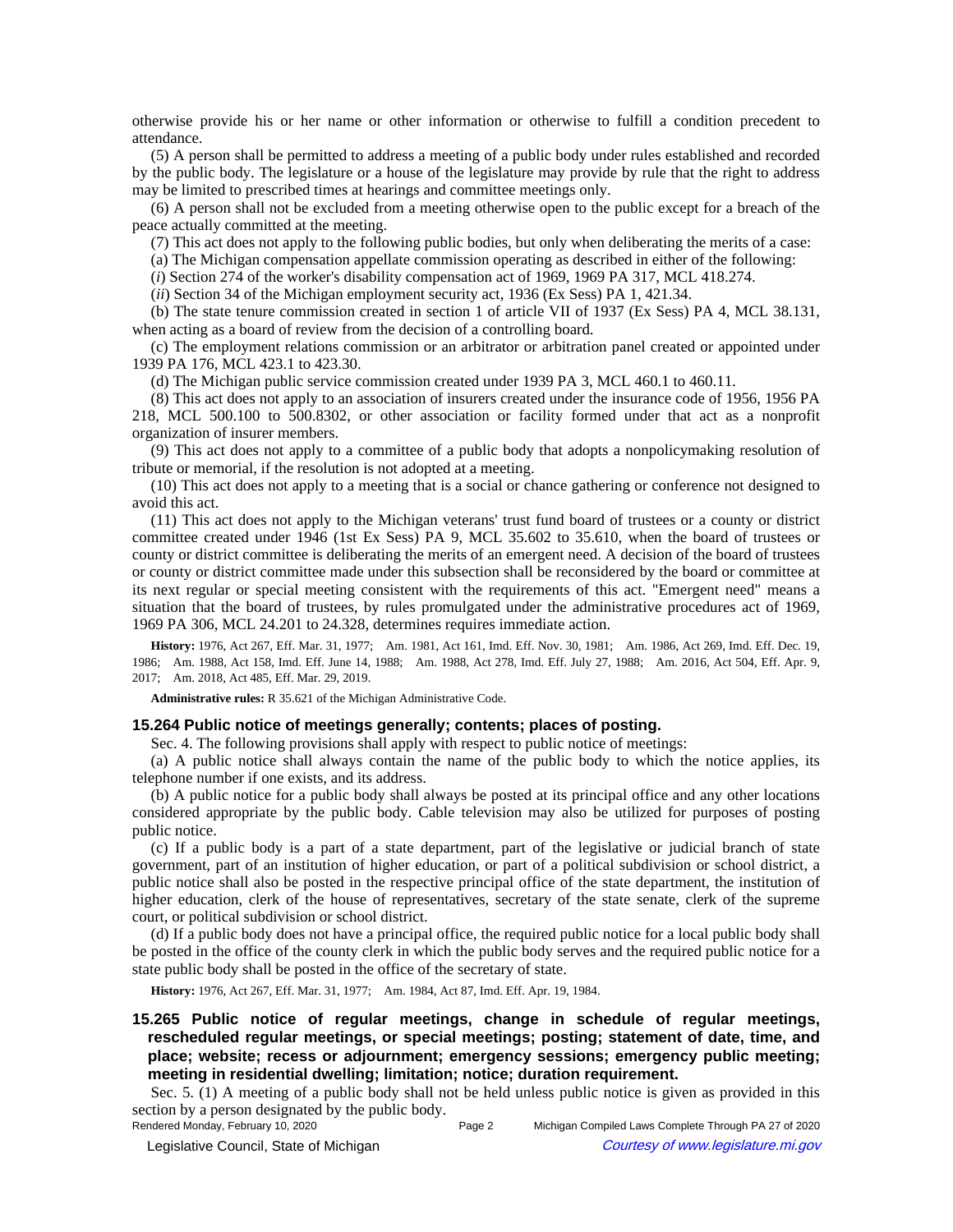(2) For regular meetings of a public body, there shall be posted within 10 days after the first meeting of the public body in each calendar or fiscal year a public notice stating the dates, times, and places of its regular meetings.

(3) If there is a change in the schedule of regular meetings of a public body, there shall be posted within 3 days after the meeting at which the change is made, a public notice stating the new dates, times, and places of its regular meetings.

(4) Except as provided in this subsection or in subsection (6), for a rescheduled regular or a special meeting of a public body, a public notice stating the date, time, and place of the meeting shall be posted at least 18 hours before the meeting in a prominent and conspicuous place at both the public body's principal office and, if the public body directly or indirectly maintains an official internet presence that includes monthly or more frequent updates of public meeting agendas or minutes, on a portion of the website that is fully accessible to the public. The public notice on the website shall be included on either the homepage or on a separate webpage dedicated to public notices for nonregularly scheduled public meetings and accessible via a prominent and conspicuous link on the website's homepage that clearly describes its purpose for public notification of those nonregularly scheduled public meetings. The requirement of 18-hour notice does not apply to special meetings of subcommittees of a public body or conference committees of the state legislature. A conference committee shall give a 6-hour notice. A second conference committee shall give a 1-hour notice. Notice of a conference committee meeting shall include written notice to each member of the conference committee and the majority and minority leader of each house indicating time and place of the meeting.

(5) A meeting of a public body that is recessed for more than 36 hours shall be reconvened only after public notice that is equivalent to that required under subsection (4) has been posted. If either house of the state legislature is adjourned or recessed for less than 18 hours, the notice provisions of subsection (4) are not applicable. Nothing in this section bars a public body from meeting in emergency session in the event of a severe and imminent threat to the health, safety, or welfare of the public when 2/3 of the members serving on the body decide that delay would be detrimental to efforts to lessen or respond to the threat. However, if a public body holds an emergency public meeting that does not comply with the 18-hour posted notice requirement, it shall make paper copies of the public notice for the emergency meeting available to the public at that meeting. The notice shall include an explanation of the reasons that the public body cannot comply with the 18-hour posted notice requirement. The explanation shall be specific to the circumstances that necessitated the emergency public meeting, and the use of generalized explanations such as "an imminent threat to the health of the public" or "a danger to public welfare and safety" does not meet the explanation requirements of this subsection. If the public body directly or indirectly maintains an official internet presence that includes monthly or more frequent updates of public meeting agendas or minutes, it shall post the public notice of the emergency meeting and its explanation on its website in the manner described for an internet posting in subsection (4). Within 48 hours after the emergency public meeting, the public body shall send official correspondence to the board of county commissioners of the county in which the public body is principally located, informing the commission that an emergency public meeting with less than 18 hours' public notice has taken place. The correspondence shall also include the public notice of the meeting with explanation and shall be sent by either the United States postal service or electronic mail. Compliance with the notice requirements for emergency meetings in this subsection does not create, and shall not be construed to create, a legal basis or defense for failure to comply with other provisions of this act and does not relieve the public body from the duty to comply with any provision of this act.

(6) A meeting of a public body may only take place in a residential dwelling if a nonresidential building within the boundary of the local governmental unit or school system is not available without cost to the public body. For a meeting of a public body that is held in a residential dwelling, notice of the meeting shall be published as a display advertisement in a newspaper of general circulation in the city or township in which the meeting is to be held. The notice shall be published not less than 2 days before the day on which the meeting is held, and shall state the date, time, and place of the meeting. The notice shall be at the bottom of the display advertisement, set off in a conspicuous manner, and include the following language: "This meeting is open to all members of the public under Michigan's open meetings act".

(7) A durational requirement for posting a public notice of a meeting under this act is the time that the notice is required to be accessible to the public.

History: 1976, Act 267, Eff. Mar. 31, 1977;--- Am. 1978, Act 256, Imd. Eff. June 21, 1978;-- Am. 1982, Act 134, Imd. Eff. Apr. 22, 1982; Am. 1984, Act 167, Imd. Eff. June 29, 1984; Am. 2012, Act 528, Imd. Eff. Dec. 28, 2012.

## **15.266 Providing copies of public notice on written request; fee.**

Sec. 6. (1) Upon the written request of an individual, organization, firm, or corporation, and upon the Rendered Monday, February 10, 2020 Page 3 Michigan Compiled Laws Complete Through PA 27 of 2020 © Legislative Council, State of Michigan Council Courtesy of www.legislature.mi.gov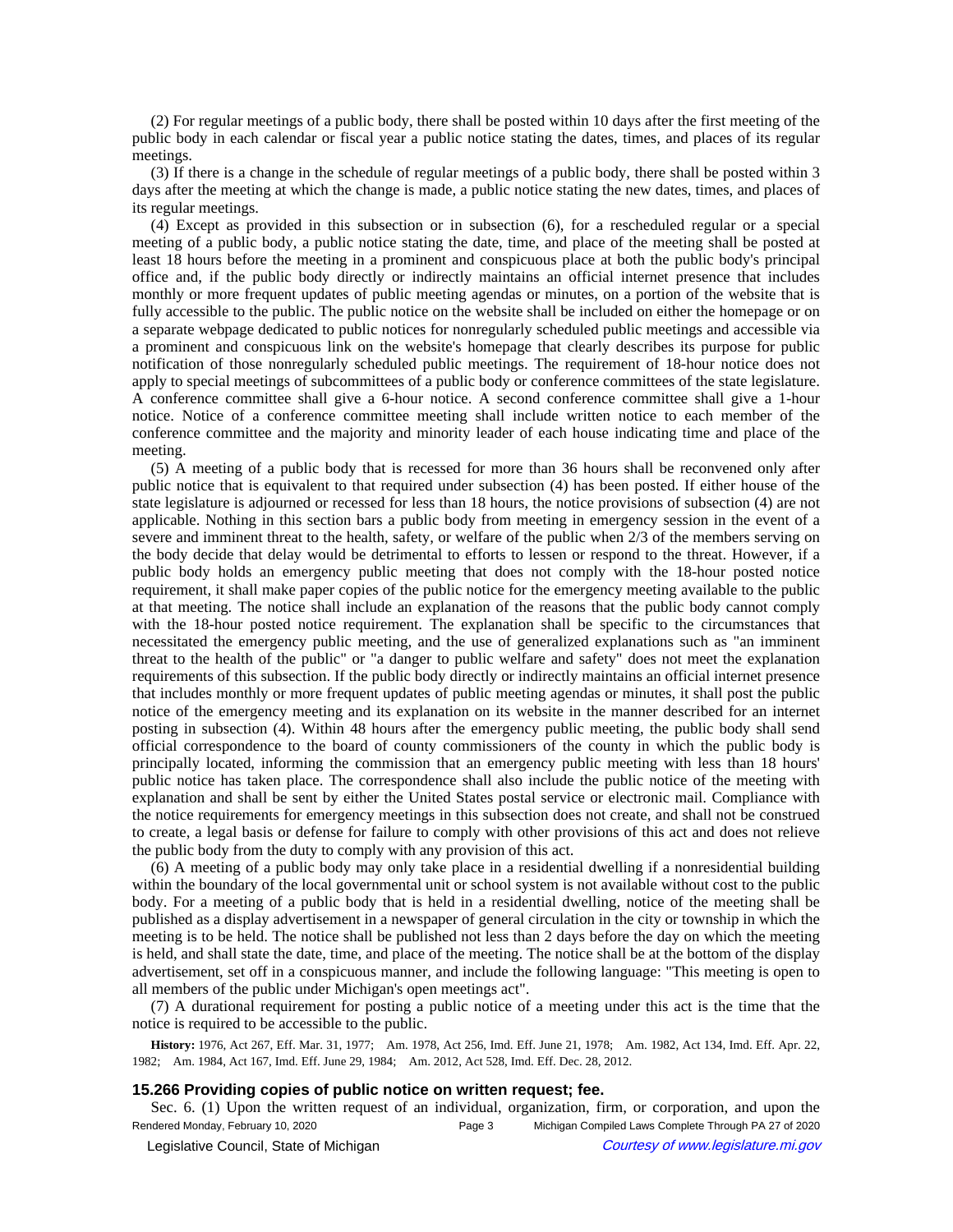requesting party's payment of a yearly fee of not more than the reasonable estimated cost for printing and postage of such notices, a public body shall send to the requesting party by first class mail a copy of any notice required to be posted pursuant to section 5(2) to (5).

(2) Upon written request, a public body, at the same time a public notice of a meeting is posted pursuant to section 5, shall provide a copy of the public notice of that meeting to any newspaper published in the state and to any radio and television station located in the state, free of charge.

**History:** 1976, Act 267, Eff. Mar. 31, 1977.

## **15.267 Closed sessions; roll call vote; separate set of minutes.**

Sec. 7. (1) A 2/3 roll call vote of members elected or appointed and serving is required to call a closed session, except for the closed sessions permitted under section  $8(a)$ ,  $(b)$ ,  $(c)$ ,  $(g)$ ,  $(i)$ , and  $(i)$ . The roll call vote and the purpose or purposes for calling the closed session shall be entered into the minutes of the meeting at which the vote is taken.

(2) A separate set of minutes shall be taken by the clerk or the designated secretary of the public body at the closed session. These minutes shall be retained by the clerk of the public body, are not available to the public, and shall only be disclosed if required by a civil action filed under section 10, 11, or 13. These minutes may be destroyed 1 year and 1 day after approval of the minutes of the regular meeting at which the closed session was approved.

History: 1976, Act 267, Eff. Mar. 31, 1977;--Am. 1993, Act 81, Eff. Apr. 1, 1994;--Am. 1996, Act 464, Imd. Eff. Dec. 26, 1996.

### **15.268 Closed sessions; permissible purposes.**

Sec. 8. A public body may meet in a closed session only for the following purposes:

(a) To consider the dismissal, suspension, or disciplining of, or to hear complaints or charges brought against, or to consider a periodic personnel evaluation of, a public officer, employee, staff member, or individual agent, if the named person requests a closed hearing. A person requesting a closed hearing may rescind the request at any time, in which case the matter at issue shall be considered after the rescission only in open sessions.

(b) To consider the dismissal, suspension, or disciplining of a student if the public body is part of the school district, intermediate school district, or institution of higher education that the student is attending, and if the student or the student's parent or guardian requests a closed hearing.

(c) For strategy and negotiation sessions connected with the negotiation of a collective bargaining agreement if either negotiating party requests a closed hearing.

(d) To consider the purchase or lease of real property up to the time an option to purchase or lease that real property is obtained.

(e) To consult with its attorney regarding trial or settlement strategy in connection with specific pending litigation, but only if an open meeting would have a detrimental financial effect on the litigating or settlement position of the public body.

(f) To review and consider the contents of an application for employment or appointment to a public office if the candidate requests that the application remain confidential. However, except as otherwise provided in this subdivision, all interviews by a public body for employment or appointment to a public office shall be held in an open meeting pursuant to this act. This subdivision does not apply to a public office described in subdivision (j).

(g) Partisan caucuses of members of the state legislature.

(h) To consider material exempt from discussion or disclosure by state or federal statute.

(i) For a compliance conference conducted under section 16231 of the public health code, 1978 PA 368, MCL 333.16231, before a complaint is issued.

(j) In the process of searching for and selecting a president of an institution of higher education established under section 4, 5, or 6 of article VIII of the state constitution of 1963, to review the specific contents of an application, to conduct an interview with a candidate, or to discuss the specific qualifications of a candidate if the particular process of searching for and selecting a president of an institution of higher education meets all of the following requirements:

(*i*) The search committee in the process, appointed by the governing board, consists of at least 1 student of the institution, 1 faculty member of the institution, 1 administrator of the institution, 1 alumnus of the institution, and 1 representative of the general public. The search committee also may include 1 or more members of the governing board of the institution, but the number shall not constitute a quorum of the governing board. However, the search committee shall not be constituted in such a way that any 1 of the groups described in this subparagraph constitutes a majority of the search committee.

(*ii*) After the search committee recommends the 5 final candidates, the governing board does not take a Rendered Monday, February 10, 2020 Page 4 Michigan Compiled Laws Complete Through PA 27 of 2020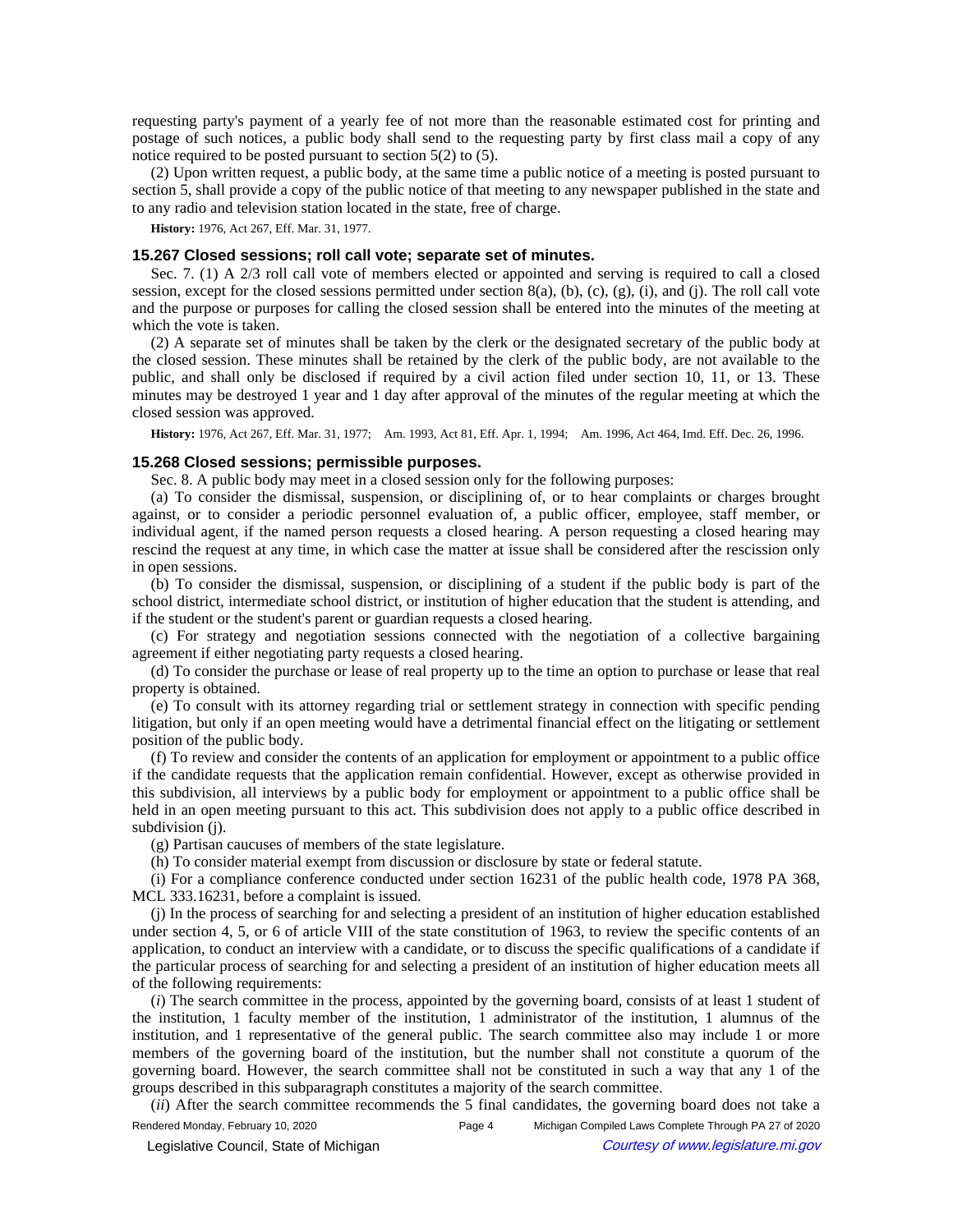vote on a final selection for the president until at least 30 days after the 5 final candidates have been publicly identified by the search committee.

(*iii*) The deliberations and vote of the governing board of the institution on selecting the president take place in an open session of the governing board.

(k) For a school board to consider security planning to address existing threats or prevent potential threats to the safety of the students and staff. As used in this subdivision, "school board" means any of the following:

(*i*) That term as defined in section 3 of the revised school code, 1976 PA 451, MCL 380.3.

(*ii*) An intermediate school board as defined in section 4 of the revised school code, 1976 PA 451, MCL 380.4.

(*iii*) A board of directors of a public school academy as described in section 502 of the revised school code, 1976 PA 451, MCL 380.502.

(*iv*) The local governing board of a public community or junior college as described in section 7 of article VIII of the state constitution of 1963.

History: 1976, Act 267, Eff. Mar. 31, 1977;--Am. 1984, Act 202, Imd. Eff. July 3, 1984;--Am. 1993, Act 81, Eff. Apr. 1, 1994;--Am. 1996, Act 464, Imd. Eff. Dec. 26, 1996;-- Am. 2018, Act 467, Eff. Mar. 27, 2019.

#### **15.269 Minutes.**

Sec. 9. (1) Each public body shall keep minutes of each meeting showing the date, time, place, members present, members absent, any decisions made at a meeting open to the public, and the purpose or purposes for which a closed session is held. The minutes shall include all roll call votes taken at the meeting. The public body shall make any corrections in the minutes at the next meeting after the meeting to which the minutes refer. The public body shall make corrected minutes available at or before the next subsequent meeting after correction. The corrected minutes shall show both the original entry and the correction.

(2) Minutes are public records open to public inspection, and a public body shall make the minutes available at the address designated on posted public notices pursuant to section 4. The public body shall make copies of the minutes available to the public at the reasonable estimated cost for printing and copying.

(3) A public body shall make proposed minutes available for public inspection within 8 business days after the meeting to which the minutes refer. The public body shall make approved minutes available for public inspection within 5 business days after the meeting at which the minutes are approved by the public body.

(4) A public body shall not include in or with its minutes any personally identifiable information that, if released, would prevent the public body from complying with section 444 of subpart 4 of part C of the general education provisions act, 20 USC 1232g, commonly referred to as the family educational rights and privacy act of 1974.

History: 1976, Act 267, Eff. Mar. 31, 1977;--Am. 1982, Act 130, Imd. Eff. Apr. 20, 1982;--Am. 2004, Act 305, Imd. Eff. Aug. 11, 2004.

# **15.270 Decisions of public body; presumption; civil action to invalidate; jurisdiction; venue; reenactment of disputed decision.**

Sec. 10. (1) Decisions of a public body shall be presumed to have been adopted in compliance with the requirements of this act. The attorney general, the prosecuting attorney of the county in which the public body serves, or any person may commence a civil action in the circuit court to challenge the validity of a decision of a public body made in violation of this act.

(2) A decision made by a public body may be invalidated if the public body has not complied with the requirements of section  $3(1)$ ,  $(2)$ , and  $(3)$  in making the decision or if failure to give notice in accordance with section 5 has interfered with substantial compliance with section  $3(1)$ ,  $(2)$ , and  $(3)$  and the court finds that the noncompliance or failure has impaired the rights of the public under this act.

(3) The circuit court shall not have jurisdiction to invalidate a decision of a public body for a violation of this act unless an action is commenced pursuant to this section within the following specified period of time:

(a) Within 60 days after the approved minutes are made available to the public by the public body except as otherwise provided in subdivision (b).

(b) If the decision involves the approval of contracts, the receipt or acceptance of bids, the making of assessments, the procedures pertaining to the issuance of bonds or other evidences of indebtedness, or the submission of a borrowing proposal to the electors, within 30 days after the approved minutes are made available to the public pursuant to that decision.

(4) Venue for an action under this section shall be any county in which a local public body serves or, if the decision of a state public body is at issue, in Ingham county.

(5) In any case where an action has been initiated to invalidate a decision of a public body on the ground that it was not taken in conformity with the requirements of this act, the public body may, without being

Rendered Monday, February 10, 2020 Page 5 Michigan Compiled Laws Complete Through PA 27 of 2020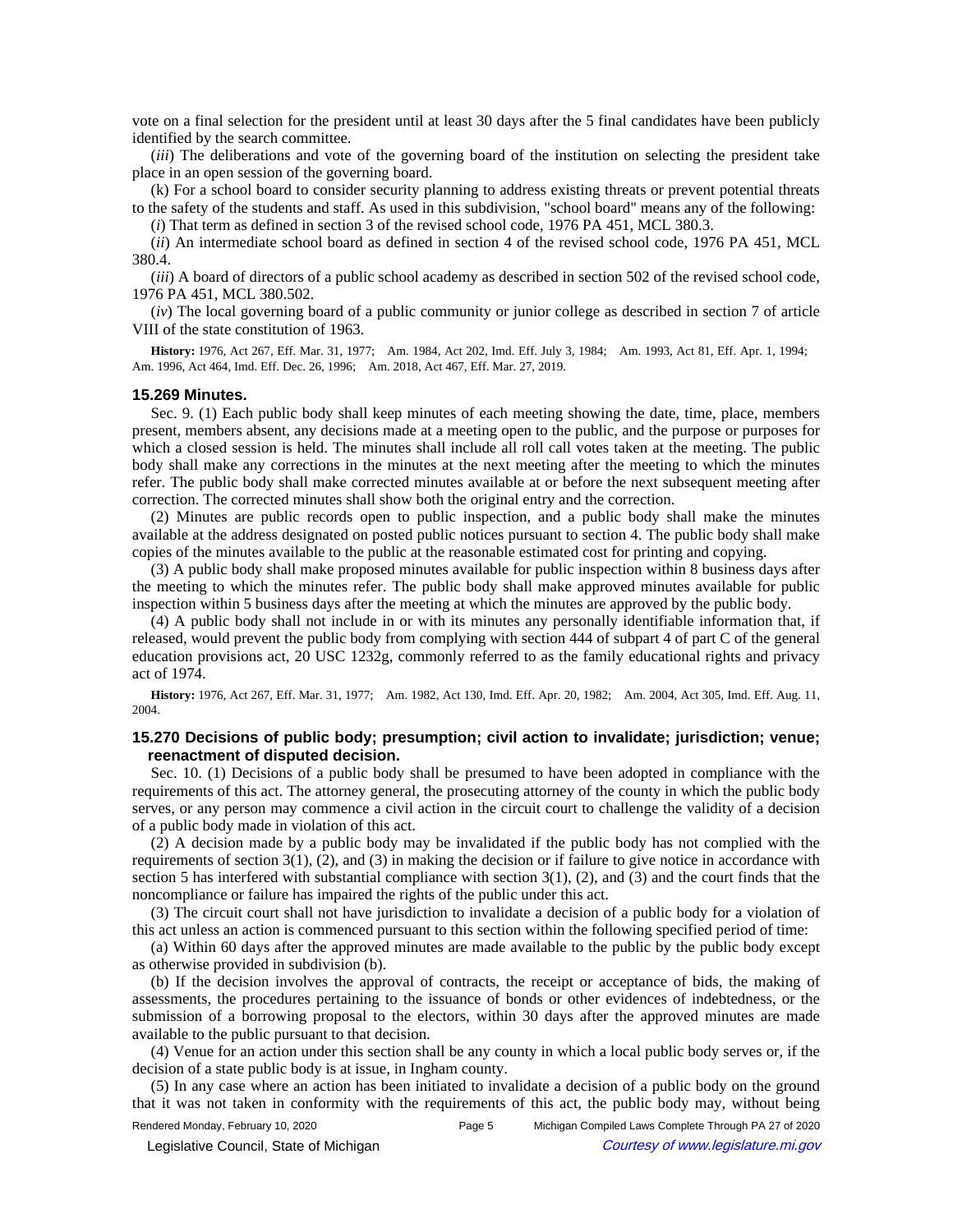deemed to make any admission contrary to its interest, reenact the disputed decision in conformity with this act. A decision reenacted in this manner shall be effective from the date of reenactment and shall not be declared invalid by reason of a deficiency in the procedure used for its initial enactment.

**History:** 1976, Act 267, Eff. Mar. 31, 1977.

# **15.271 Civil action to compel compliance or enjoin noncompliance; commencement; venue; security not required; commencement of action for mandamus; court costs and attorney fees.**

Sec. 11. (1) If a public body is not complying with this act, the attorney general, prosecuting attorney of the county in which the public body serves, or a person may commence a civil action to compel compliance or to enjoin further noncompliance with this act.

(2) An action for injunctive relief against a local public body shall be commenced in the circuit court, and venue is proper in any county in which the public body serves. An action for an injunction against a state public body shall be commenced in the circuit court and venue is proper in any county in which the public body has its principal office, or in Ingham county. If a person commences an action for injunctive relief, that person shall not be required to post security as a condition for obtaining a preliminary injunction or a temporary restraining order.

(3) An action for mandamus against a public body under this act shall be commenced in the court of appeals.

(4) If a public body is not complying with this act, and a person commences a civil action against the public body for injunctive relief to compel compliance or to enjoin further noncompliance with the act and succeeds in obtaining relief in the action, the person shall recover court costs and actual attorney fees for the action.

**History:** 1976, Act 267, Eff. Mar. 31, 1977.

#### **15.272 Violation as misdemeanor; penalty.**

Sec. 12. (1) A public official who intentionally violates this act is guilty of a misdemeanor punishable by a fine of not more than \$1,000.00.

(2) A public official who is convicted of intentionally violating a provision of this act for a second time within the same term shall be guilty of a misdemeanor and shall be fined not more than \$2,000.00, or imprisoned for not more than 1 year, or both.

**History:** 1976, Act 267, Eff. Mar. 31, 1977.

#### **15.273 Violation; liability.**

Sec. 13. (1) A public official who intentionally violates this act shall be personally liable in a civil action for actual and exemplary damages of not more than \$500.00 total, plus court costs and actual attorney fees to a person or group of persons bringing the action.

(2) Not more than 1 action under this section shall be brought against a public official for a single meeting. An action under this section shall be commenced within 180 days after the date of the violation which gives rise to the cause of action.

(3) An action for damages under this section may be joined with an action for injunctive or exemplary relief under section 11.

**History:** 1976, Act 267, Eff. Mar. 31, 1977.

## **15.273a Selection of president by governing board of higher education institution; violation; civil fine.**

Sec. 13a. If the governing board of an institution of higher education established under section 4, 5, or 6 of article VIII of the state constitution of 1963 violates this act with respect to the process of selecting a president of the institution at any time after the recommendation of final candidates to the governing board, as described in section  $8(i)$ , the institution is responsible for the payment of a civil fine of not more than \$500,000.00. This civil fine is in addition to any other remedy or penalty under this act. To the extent possible, any payment of fines imposed under this section shall be paid from funds allocated by the institution of higher education to pay for the travel and expenses of the members of the governing board.

**History:** Add. 1996, Act 464, Imd. Eff. Dec. 26, 1996.

## **15.274 Repeal of MCL 15.251 to 15.253.**

Sec. 14. Act No. 261 of the Public Acts of 1968, being sections 15.251 to 15.253 of the Compiled Laws of 1970, is repealed.

Rendered Monday, February 10, 2020 Page 6 Michigan Compiled Laws Complete Through PA 27 of 2020